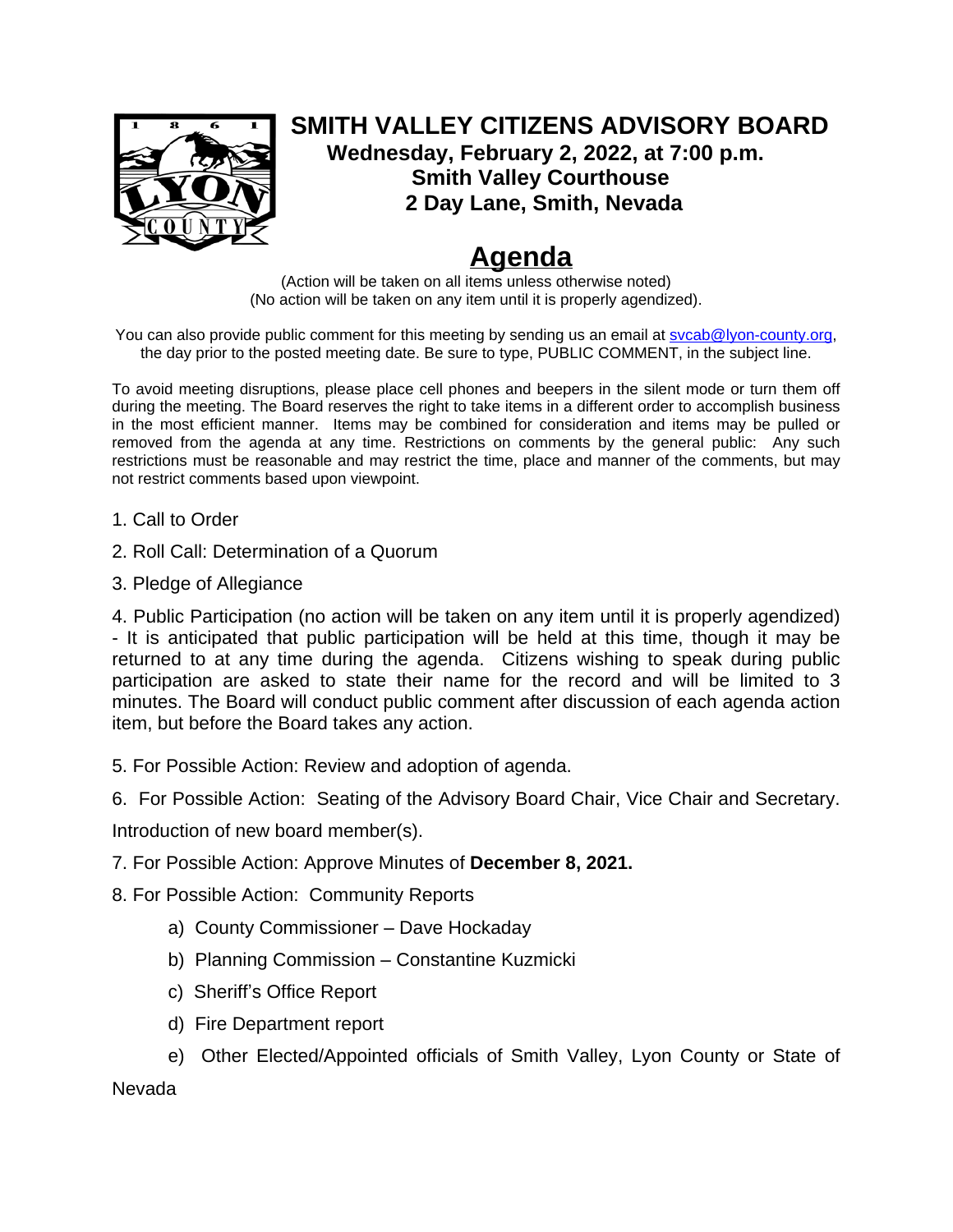9. For Discussion and Possible Action: Recommendations and comments on Planning Commission Items, if any.

10. For Discussion and Possible Action: Recommendations and comments regarding community projects in Smith Valley area.

11. For Discussion and Possible Action; Review of Correspondence, email, other communications

(a) CAB training 2022 – Day or evening training, weekday or weekend, one training or separate training for handbook/new enrollees, and/or Chair and Secretary responsibilities focus.

(b) All other correspondence and email.

12. For possible action: Chairperson & Board Member Comments.

13. Advisory Board member discussion and possible action regarding next meeting date of March 2, 2022.

## **RECESS TO CONVENE AS THE SMITH VALLEY CEMETERY BOARD**

14. Public Participation**:** It is anticipated that public participation will be held at this time, though it may be returned to at any time during the agenda. Citizens wishing to speak during public participation are asked to state their name for the record, spell it, and will be limited to 3 minutes. The Smith Valley Cemetery Board will conduct public comment after discussion of each agenda action item, but before the Smith Valley Cemetery Board takes any action.

15. For Possible Action:Update on review of establishment of protocol regarding free plots, review of maintenance of the cemetery, including the Indian portion, as well as maintenance of the Valley Grove Cemetery. Updates by Dave Hockaday and Doug Homestead.

16. For Possible Action: Update on cemetery operations, maintenance and activities, including a report or information from Doug Homestead, facilities manager, and Tom Renner regarding bids to trim trees, possible obtaining of plants and/or trees from Soil Conservation, and review of projects that need to be accomplished. Maralyn will report on status of NDF coming out. Tom Renner to report on any grant information acquired.

17. For Possible Action: Mapping and database update.

18. For Possible Action**:** Review and approval of bills and acceptance of Financial Report.

19. For Possible Action: Establishment of clean up day(s) so that announcement can be made by March 2, 2022 meeting.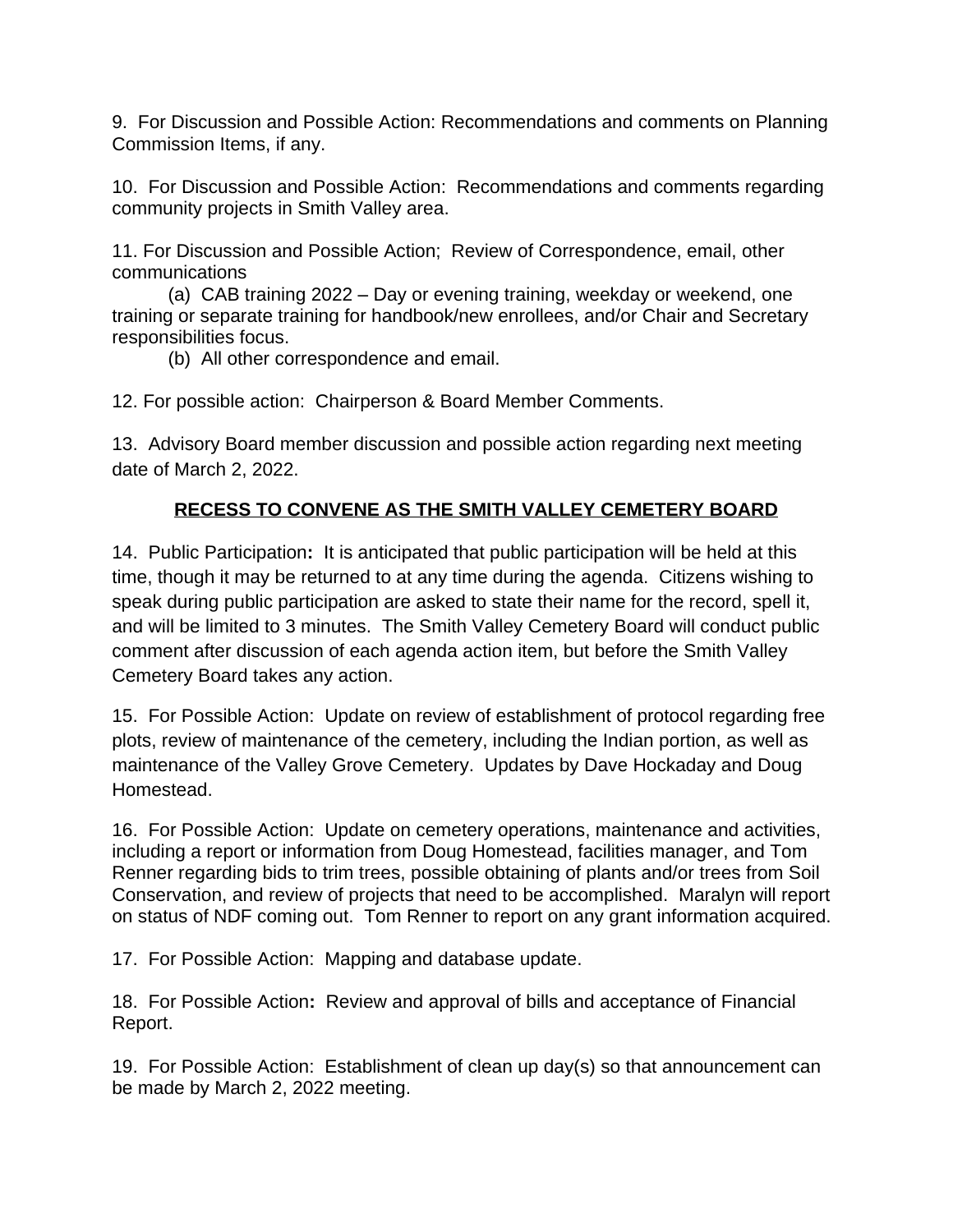20. Public Participation**:** It is anticipated that public participation will be held at this time, though it may be returned to at any time during the agenda. Citizens wishing to speak during public participation are asked to state their name for the record, spell it, and will be limited to 3 minutes.

## **ADJOURN TO RECONVENE AS THE SMITH VALLEY ADVISORY BOARD**

21. Public Participation**:** It is anticipated that public participation will be held at this time, though it may be returned to at any time during the agenda. Citizens wishing to speak during public participation are asked to state their name for the record, spell it, and will be limited to 3 minutes.

22. Board Member Comments.

23. Adjourn**.**

This agenda has been posted in accordance with the open meeting law at the Lyon County Administrative Complex.

Lyon County recognizes the needs and civil rights of all persons regardless of age, race, color, religion, sex, handicap, family status, or national origin. In accordance with Federal civil rights law and U.S. Department of Agriculture (USDA) civil rights regulations and policies, the USDA, its agencies, offices, and employees, and institutions participating in or administering USDA programs are prohibited from discriminating based on race, color, national origin, religion, sex, gender identity (including gender expression), sexual orientation, disability, age, marital status, family/parental status, income derived from a public assistance program, political beliefs, or reprisal or retaliation for prior civil rights activity, in any program or activity conducted or funded by USDA (not all bases apply to all programs). Remedies and complaint filing deadlines vary by program or incident.

Persons with disabilities who require alternate means of communication for program information (e.g. Braille, large print, audiotape, American Sign Language, etc.) should contact the responsible agency or USDA's TARGET Center at (202) 720-2600 (voice and T) or contact USDA through the Federal Relay Service at (800) 877-8339. Additionally, program information may be made available in languages other than English.

 To file a program discrimination complaint, complete the USDA Program Discrimination Complaint Form, AD-3027, found on-line at: [http://www.ascr.usda.gov/complaint\\_filing\\_cust.html,](about:blank) and at any USDA office or write a letter addressed to USDA and provide in the letter all of the information requested in the form. To request a copy of the complaint form, call (866) 632-9992. Submit your completed form or letter to USDA by: (1) Mail: U.S. Department of Agriculture, Office of the Assistant Secretary for Civil Rights, 1400 Independence Avenue, SW, Washington, DC 20250-9410; Fax: (202) 690-7442; or Email: [program.intake@usda.gov](about:blank)

T.D.D. services available through 463-2301 or 463-6620 or 911 (emergency services) notice to persons with disabilities: members of the public who are disabled and require special assistance or accommodations at the meeting are requested to notify the Commissioners'/Manager's office in writing at